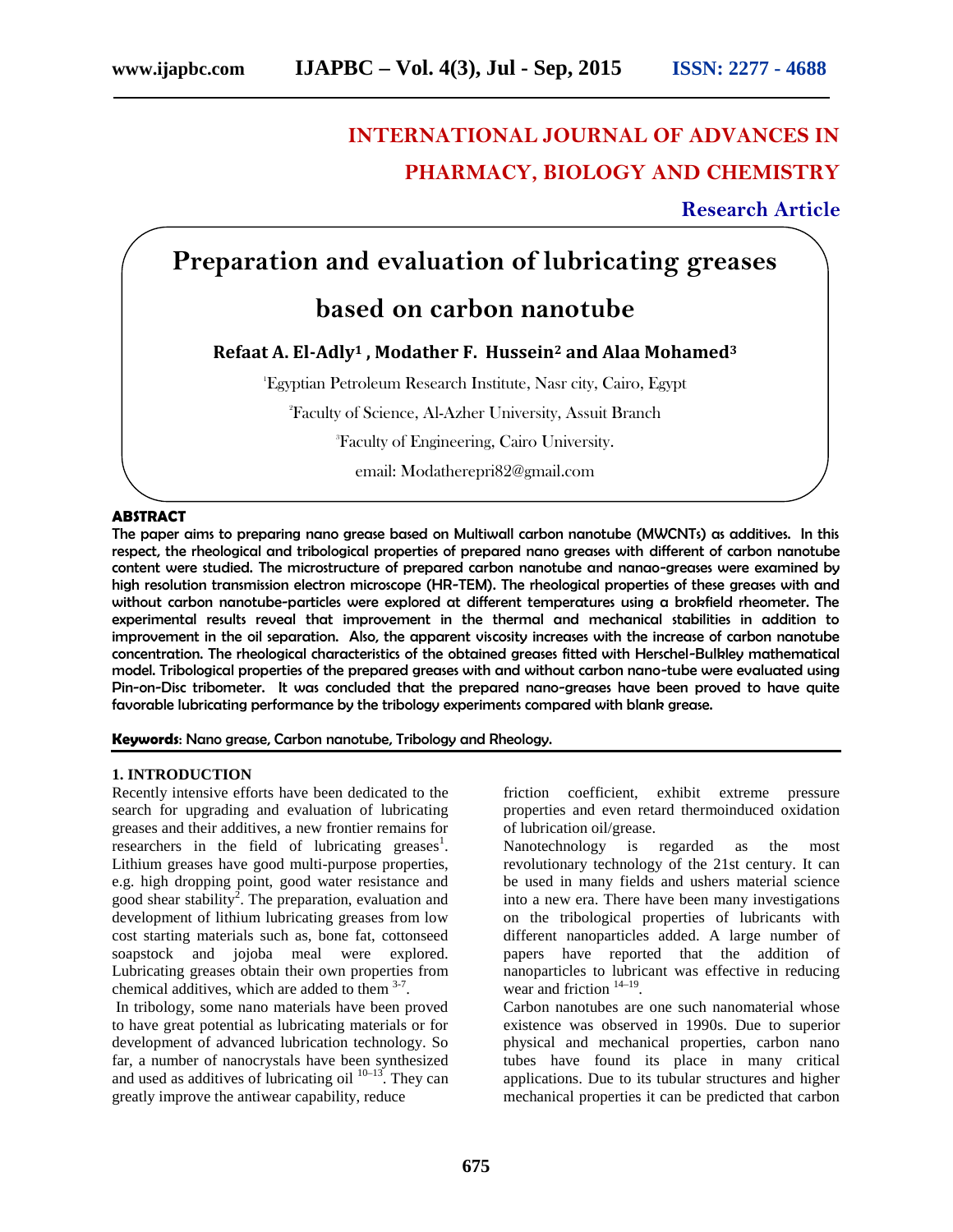nano tubes may work as rolling bearings without getting broken between two mating parts which may reduce the frictional coefficient and increase the load bearing capacity of the CNT based lubricant $8-9$ .

Hong  $et$  al.  $20$  investigated that CNT greases distinguish themselves from more common graphitic materials as solid grease additives. The performance of CNT grease could be much better with the improvement of nanotube quality and purity. Wang et al.<sup>21</sup> explored that when CaF<sub>2</sub> nanocrystals are used as lubricant additive in lithium grease, it improves the wear resistance, load carrying capacity and anti friction with the optimum concentration 1 wt%. Xianbing et al.  $22^{\circ}$  concluded that when CaCo<sub>3</sub> nanoparticles as an additive in lithium grease significantly improve its anti-wear performance, friction reduction property, load carrying capacity, and extreme pressure property with 0.5wt% optimum concentration. The purpose of the present study is to prepare carbon nano-tube by arc discharge and evaluate it as modifier for prepared lithium greases with different concentrations. With this aim, the physicochemical and tribological properties of prepared greases with and without carbon nano-tube were evaluated.

In addition, the performance of MWCNTs as an additive in lithium grease and the lubricating mechanisms have been discussed.

#### **2. EXPERMENTAL**

#### **2.1. Materials**

Graphite rode with purity 99.9 % , Mineral base oil was obtained from Al-Ameria Petroleum Company. Also 12-hydroxy-stearic acid, hydrogenated castor oil and lithium hydroxide were commercially obtained. All the experimental materials were used without further purification. The physicochemical properties of the base mineral oil which used as fluid for grease preparation was described elsewhere <sup>17</sup>.

#### **2.2. Synthesis of Multiwall carbon nano-tube**

The multiwall Carbon nanotube (MWCNTS) under study was synthesized by the electric arc discharge apparatus as presented schematically in Figure 1. The full method disscused and described elsewhere <sup>23</sup>. In this method, the arc is generated between two electrodes (size  $6 \times 100$  mm) using distilled water. The cathode and the anode are made from graphite (99.9% pure) and were performed under AC current, 75A and 238V.

#### **2.3. Synthesis of prepared greases**

The lithium grease designated (G1)was prepared as follows. First, mixture from 12-hydroxy stearic acid, hydrogenated castor oil, cotton seed soap stock and

mineral base oil were added to a autoclave and the mixture stirred and heated to  $120^{\circ}$ C until it became homogenous. Then oil slurry of lithium hydroxide monohydrate initially heated to about  $110^{\circ}$ C was slowly added into the above mixture, then heated to  $180^{\circ}$ C and held at this temperature for about 2-3 hours until complete saponification and thickening agent formed. Secondly, the remained base mineral oil added to lithium soap formed at temperature less than  $80^{\circ}$ C to reach required consistency NLGI-2, then cooled to room temperature and milling to form the desired grease texture. The physicochemical and mechanical properties of the prepared grease was tested and classified according to the standards methods, National Lubricating Greases Institute (NLGI) and the Egyptian Standards (ES).

To investigate the effect of the carbon nano-tube on the properties and performance of prepared lithium grease. Three grades from nano- greases designated G2, G3 and G4 were prepared based on G1 with 0.1, 0.3 and 0.5 wt% of MWCNTs additive, respectively. One of the most effective factors on properties of nano-grease is the rate of dispersion and stability of nanoparticles in the lubricating greases. So, MWCNTs additives were added and mixing in second step in grease preparation with remained base mineral oil using ultra-sonication for 4 hr to ensure good dispersibility and prevent agglomeration.

#### **2.4. Characterization**

The physicochemical and mechanical properties of the prepared greases with and without MWCNTs were tested and classified according to the standards methods, National Lubricating Greases Institute (NLGI) and the Egyptian Standards (ES). The morphology, average size of CNTs and prepared nano-greases were examined using Transmission Electron Microscope JEOL 2010F- type-high contrast (HC). The microscope had accelerating voltage 200 kV. The samples for the TEM analysis were prepared by dropping a small amount of petroleum ether solution containing the CNTs or nano-grease onto 300 mesh copper grid and drying at room temperature.

The tribological behaviors of prepared nano grease with different concentration of MWCNTs were studied on a pin-on-disc machine equipped with a horizontal rotating disc and a dead-weight-loaded pin. The pin-on-disc machine was operated in a sealed box to ensure the cleanliness of the incoming air. Before testing, the disc specimens were cleaned for 20 minutes with acetone. Friction tests for prepared nano greases were conducted on pin on disc tribometer at a rotating speed 150, 250 and 400 rpm and load 50 N, under 15 min test duration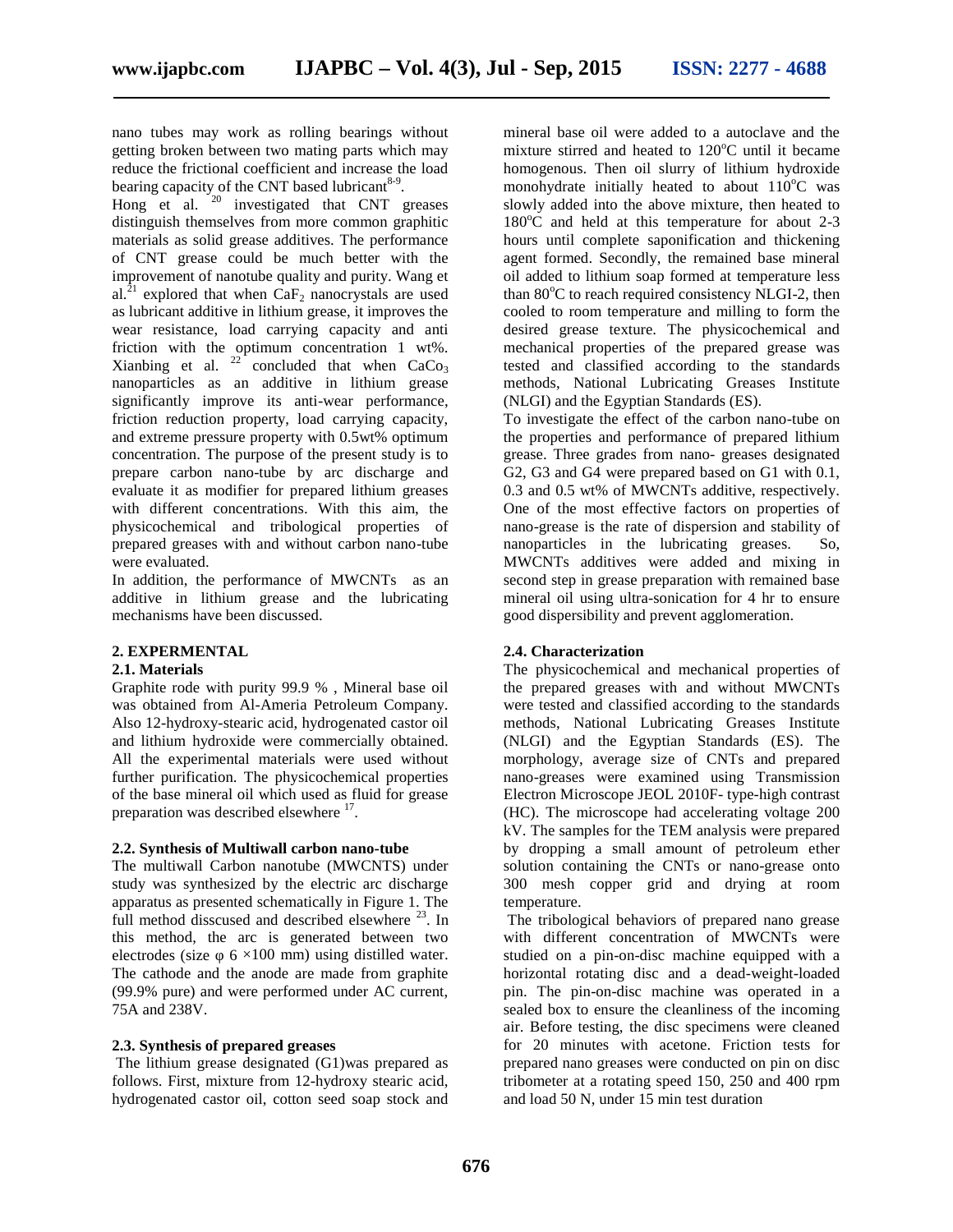The rheological behaviour of the prepared greases was carried out at temperature 90°C. At least two or triplicates of each test were performed on fresh samples. This behaviour was carried using Brookfield programmable Rheometer HA-DV-III UITRA used in conjunction with Brookfield software, RHEOCALC V.2. Through RHEOCALC, all Rheometer functions (rotational speed, instrument % torque scale, time interval, set temperature) are controlled by a computer.

#### **3. RESULT AND DISSCUSION**

Lubricating greases are semisolid or solid colloidal dispersions owing their consistency to a gel-type network. The development of lubricating grease with the right consistency requires stringent optimization of components and preparation scheme. The function of grease is to remain in contact with lubricate moving surfaces without gravity or centrifugal action, or be squeezed out under pressure.

#### **3.1. Microscopic behavior of carbon nanotube**

The higher resolution of the electron microscope is necessary to examine the thickener and additive morphology that contribute so much to the performance of lubricating greases.

Figure 1 shows the transmission electron microscope (TEM) images of MWCNTs. The tubular and filamentous morphology of nanotubes are shown very clear in the presented image. This image shows the prepared MWCNTs have an average diameter ranging from 5 to10nm.

#### **3.2. Physico-chemical properties of prepared grease without CNTs**

To evaluate effect of mineral oil and fatty materials, the prepared grease G1 has been formulated according to ingredients listed in Table1. It was shown that remarkable improvement in mechanical and thermal properties as indicated in penetration value  $285$  and dropping point  $195^{\circ}$ C, respectively .This reveal that the fatty materials mixture having synergistic effect during saponification reaction. So, it could be speculate that, one of the soap predominates and determines the properties of the grease while the other modifies the grease texture and improves mechanical stability.

Figure 2 shows that the transmission electron microscopy (TEM) of lithium soap of G1 on a carbon film substrate. It shows that the Lithium soap has fibers or soap aggregates with width or diameter of 0.5 micron or less leads to more interlocking with base mineral oil. This reveal that the obtained grease developed with chain length of the mixture of fatty

acids (cotton soap stockm, hydrogenated Castor oil and 12 hydroxy stearic acid).

#### **3.3 Physico-chemical properties of prepared grease with multiwall carbon nanotube**

Table 2 shows the physico-chemical properties of the prepared greases G2, G3 and G4 with different concentrations of MWCNTs 0.1, 0.3 and 0.5 %, respectively. The obtained data in this table reveal that significantly improvement in the dropping point, penetration and apparent viscosity.

Figure 3 shows the TEM of MWCNTs dispersed in lithium soap .It can be seen that there is no apparent aggregation of MWCNTs, indicating that the MWCNTs could be well dispersed in lithium grease which indicates the good distribution of the MWCNTs with prepared greases. Hence, proper sonication has to be done in order to overcome the agglomeration of the MWCNTs. Due to enormous aspect ratio and small diameter of MWCNTs, a strong Vander-Waals attraction exists between the MWCNTs which results in bundling of MWCNTs. In addition to observed that the microscopic structure of lithium grease presents amore regular and homogeneous network structure which confirm the improvement of thermal mechanical and rheological behavior.

#### **3.4 Tribological performance of prepared greases**

The coefficient of friction plays a major role in determining the transmission efficiency via moving components where less resistance contributes to higher efficiency. Therefore, in terms of lubrication, less frictional coefficient is desirable.

Figures 4-6 show the effect of the friction coefficients of nano greases G2, G3and G4 by addition different concentration of carbon naotube (0.1, 0.3 and 0.5%) under severe sliding conditions 150, 250 and 400 RPM.

Figure 4 show the friction coefficients of nano greases at different time at150 RPM. It observed that the friction coefficients decrease significantly by the concentration of MWCNTs by 8.9, 20.3 and 42.6% for 0.1, 0.3 and 0.5% respectively.

Also in fig 5, under sliding 250 RPM, the friction coefficient decreased by 11.9, 24.5 and 37.1% by addition the above-mentioned concentration of CNTs respectively

Under sliding 400 RPM, the friction coefficient decreased by 11.7, 23.5 and 35.2% respectively by addition the above-mentioned concentration of CNTs as fig 6.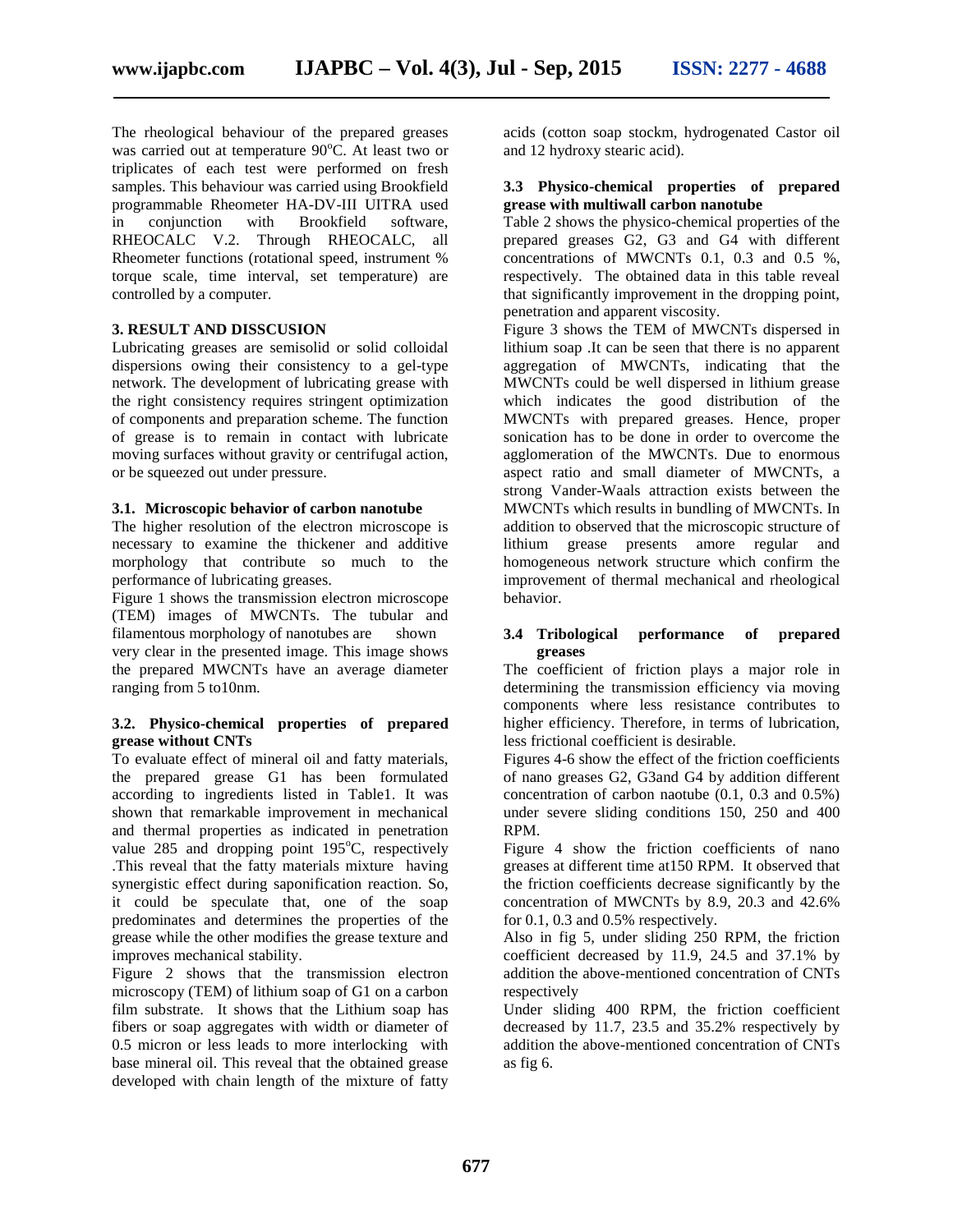A summary of what has been described above in the previous three figures that the friction coefficients decrease with increasing of CNTs concentration.

These results indicate that the friction-reduction ability of prepared grease become far well by adding the above concentrations of CNTs. This indicate that the frictional reduction property and the antiwear property depend on the concentration of the MWNTs.

#### **3.5. Rheological peoperties of nano greases**

The apparent viscosity of grease is an important basic characteristic. It is a key parameter of computational fluid lubrication and has a significant impact on machine performance. Thus, the analysis of apparent viscosity of grease containing MWCNTs provides an important reference to select the right grease for equipment with adequate lubrication.

Fig.7&8 show the influence of the MWCNTs-particle concentration on the apparent viscosity of prepared nano greases. As can be seen, the apparent viscosity increases with increase of the nano-particles content within the ratio of MWCNTs added.

Fig 7 shows plastic flow behavior with yield stress for the prepared greases.

The mathematical analysis of the flow behavior curve(shear stress- shear rate) for the prepared greases are fitted with Herschel-Bulkley model.

As presented in Fig. 8, the prepared greases have clear shear-thinning properties. The shear-thinning phenomenon of the prepared greases G2, G3 and G4 containing MWCNTs are more evident than G1. The shear-thinning properties of grease have a special adaptation on machinery whose speed frequently changes. When the speed is high, low viscosity lubricant is required. When the speed is low, high viscosity lubricant is required. Therefore, the shearthinning properties of grease are in line with the mechanical speed change on the request of lubricant viscosity  $25$ .

#### **3.6. Mechanical stability of prepared greases**

The effect of mechanical work at different double strokes from 0 to 10000 strokes on penetration for the prepared nano greases based on CNTs (G1, G2 G3 and G4) illustrated in figure 9.

This figure reveals that the high concentration 0.5% CNTs have a large influence on the mechanical stability of G4 compare with G3 and G2. Also, G4

more resist to deformation in consistency compare G3 and G2.

#### **3.7. Thermal stability of prepared nano greases**.

The structural changes in lubricating greases due to temperature are mainly due to phase changes in the thickening agent. As the temperature of lubricating greases is raised, the thickener softens stepwise due to phase transitions. At lower transition temperatures, such softening may be great enough to permit the nano grease to flow. The dropping point, therefore, is reached below the true melting point of the thickener. As the thickener fibers soften, they may also swell; this swelling depends upon the fluid.

Experimental data graphically presented in Figure 10, show the variation of the dropping point with the mechanical work at different double strokes from 0 to 10000 as a function of binding forces between ingredients and degree of compatibility of thickener with lithium soap.

It shows that with the increase of the mechanical work, the dropping points decrease in the following order: G4> G3> G2>G1. This explanation consistent with the data concerning apparent viscosity and penetration for greases under investigation.

#### **4. CONCLUSION.**

According to the experimental results the following can be concluded:

1) The arc discharge apparatus is a good method to produce MWCNTS

2) The apparent viscosity increases with the increase of MWCNTs concentration.

3) The grease with and without the nano-particles both have yield stresses and clear shear-thinning properties. The shear-thinning phenomenon of the grease containing CNTs particles is more evident than that of the basic grease. The experimental results also reveal that the rheological characteristics of both types of grease fitted with in Herschel-Bulkley model.

4) Nano-particles have a significant influence on the rheological parameters. The yield stress and the flow index of the grease containing nano-particles are smaller than that of the basic grease, but the plastic viscosity is larger.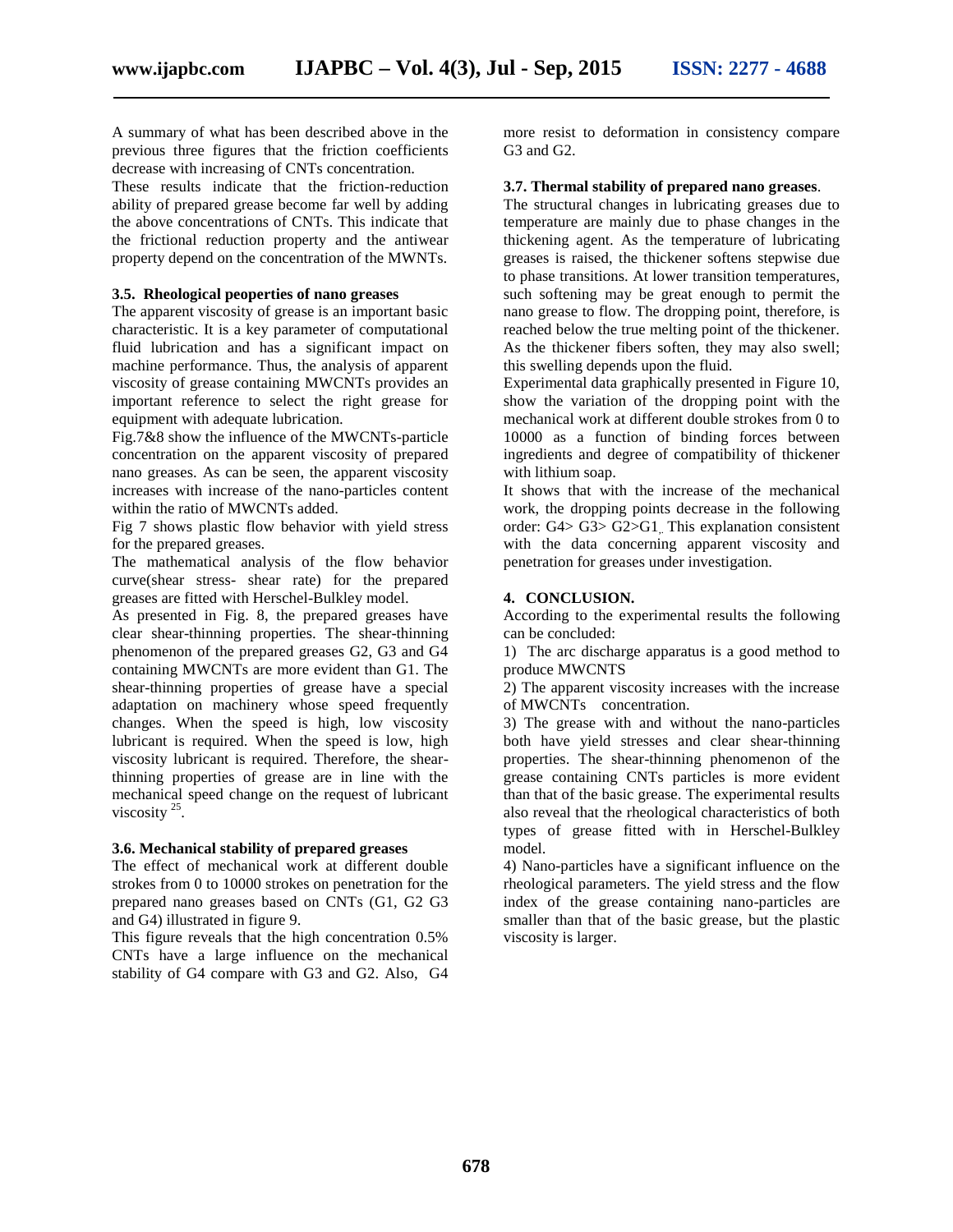| Effect of the fatty material on characterization of the ingredient greases |                |                    |  |
|----------------------------------------------------------------------------|----------------|--------------------|--|
| Ingredient                                                                 | $G_1$          | <b>Test method</b> |  |
| Base oil, Wt %                                                             | 85             |                    |  |
| Cotton seed Soap stock, Wt %                                               | $\mathbf{1}$   |                    |  |
| Hydrogenated castor oil, Wt %                                              | $\overline{2}$ |                    |  |
| 12- hydroxyl stearic acid, Wt %                                            | 12             |                    |  |
| <b>Penetration</b>                                                         |                |                    |  |
| <b>Un worked</b>                                                           | 285            | <b>ASTM D-217</b>  |  |
| worked                                                                     | 300            |                    |  |
| Dropping point, °C                                                         | 195            | <b>ASTM D-566</b>  |  |
| Copper Corrosion 3h/100°C                                                  | Ia             | <b>ASTM D-4048</b> |  |
| Oxidation Stability 99± 96h, pressure drop, psi                            | 12             | <b>ASTM D-942</b>  |  |
| TAN, mg KOH/gm @ 72h                                                       | 0.70           | ASTM D-664         |  |
| Oil Separation, Wt%                                                        | 2.2            | <b>ASTM D-1724</b> |  |
| Code grease according to                                                   |                |                    |  |
| <b>NLGI</b>                                                                | $\overline{2}$ |                    |  |
| <b>Egyptian standard</b>                                                   | LB             |                    |  |
| Apparent Viscosity, cP, @ 90 °C                                            | 29430          | <b>ASTM D-189</b>  |  |
| Yield stress, D/cm <sup>2</sup>                                            | 73.2           |                    |  |

**Table 1**

| Effect of the concentration of MWCNTs on characterization of the prepared greases |                |                |                |                    |  |  |  |
|-----------------------------------------------------------------------------------|----------------|----------------|----------------|--------------------|--|--|--|
| Ingredient                                                                        | G <sub>2</sub> | $G_3$          | $G_4$          | <b>Test method</b> |  |  |  |
| <b>MWCNTs additive, Wt %</b>                                                      | 0.1            | 0.3            | 0.5            |                    |  |  |  |
| <b>Penetration</b>                                                                |                |                |                |                    |  |  |  |
| <b>Un</b> worked                                                                  | 274            | 271            | 265            |                    |  |  |  |
| Worked                                                                            | 280            | 276            | 270            | <b>ASTM D-217</b>  |  |  |  |
| Dropping point, <sup>o</sup> C                                                    | 196            | 200            | 220            | <b>ASTM D-566</b>  |  |  |  |
| Copper Corrosion 3h/100°C                                                         | Ia             | Ia             | Ia             | <b>ASTM D-4048</b> |  |  |  |
| Oxidation Stability 99± 96h, pressure<br>drop, psi                                | 8              | 6              | 5              | <b>ASTM D-942</b>  |  |  |  |
| TAN, mg KOH/gm @ 72h                                                              | 0.63           | 0.61           | 0.50           | <b>ASTM D-664</b>  |  |  |  |
| Oil Separation, Wt%                                                               | 2.0            | 1.9            | 1.9            | <b>ASTM D-1724</b> |  |  |  |
| Code grease according to                                                          |                |                |                |                    |  |  |  |
| <b>NLGI</b>                                                                       | $\mathbf{2}$   | $\overline{2}$ | $\overline{2}$ |                    |  |  |  |
| <b>Egyptian standard</b>                                                          | LB             | LB             | LB             |                    |  |  |  |
| Apparent Viscosity, cP, @ 90 °C                                                   | 32060          | 33408          | 36032          | <b>ASTM D-189</b>  |  |  |  |
| Yield stress, D/cm <sup>2</sup>                                                   | 85.5           | 89             | 101.3          |                    |  |  |  |

**Table 2**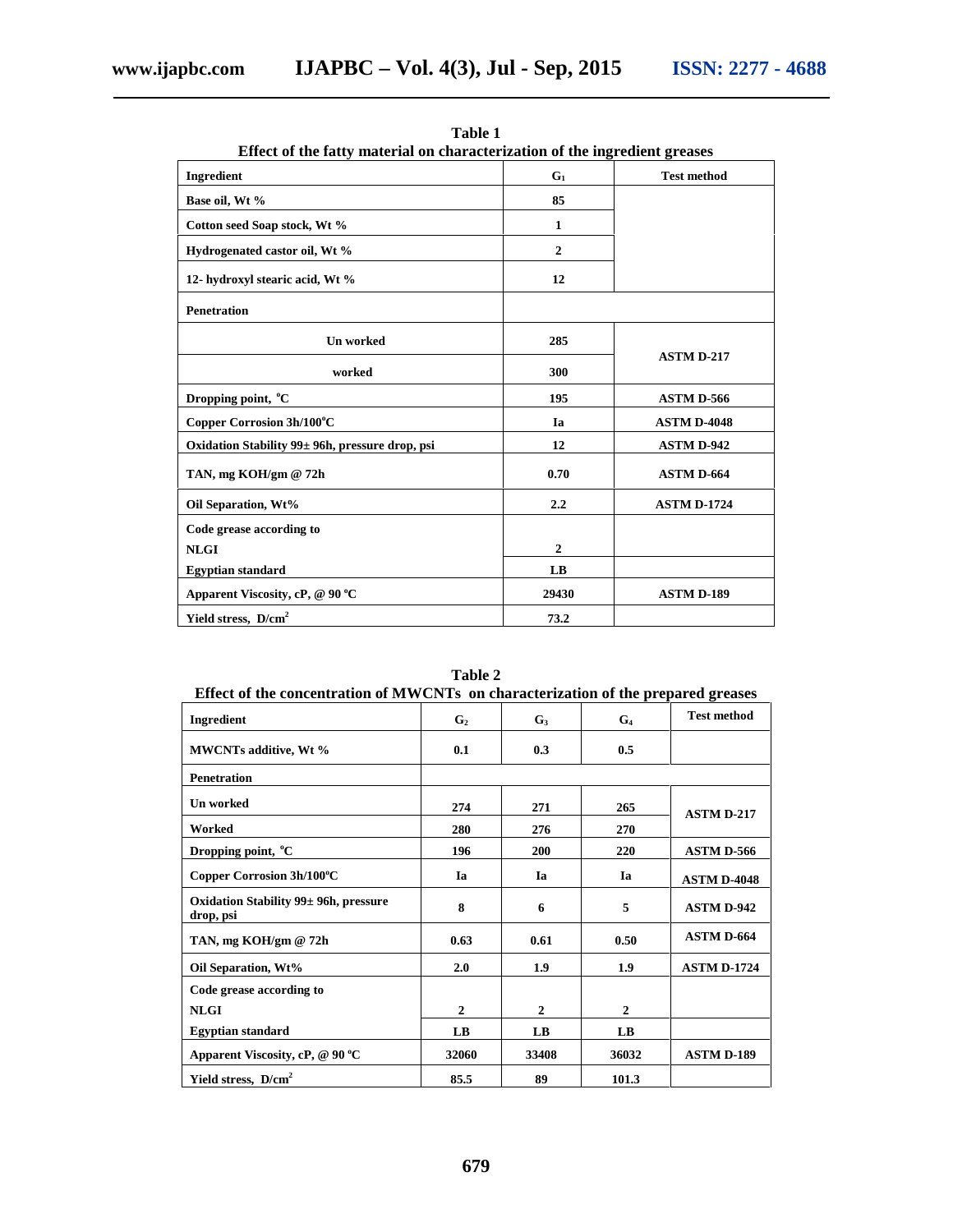| $\frac{13}{2}$<br>$12$<br>$\frac{14}{1}$<br>$\mathbf{H}$<br>15<br>10<br>16 |                |                         |
|----------------------------------------------------------------------------|----------------|-------------------------|
| 09/                                                                        | Part No.       | <b>Description</b>      |
|                                                                            | 01             | <b>Base Frame</b>       |
| <b>IOP</b>                                                                 | 02             | <b>Lower Tank</b>       |
| Cantral Und                                                                | 0 <sup>3</sup> | <b>Fans for Cooling</b> |
|                                                                            | 0.4            | Valve                   |
|                                                                            | 05             | <b>Upper Tank</b>       |
|                                                                            | 06             | <b>Carbon Holder</b>    |
| 08/                                                                        | 07             | <b>Control Unit</b>     |
|                                                                            | 08             | <b>Electrical Unite</b> |
| 07/                                                                        | 09             | <b>Steeper Motor</b>    |
|                                                                            | 10             | <b>Nuts Housing</b>     |
| 06/<br>05/                                                                 | $\mathbf{H}$   | <b>Deionized water</b>  |
| 04/                                                                        | 12             | <b>Power Screw</b>      |
| 03/<br>02                                                                  | 13             | <b>Bearing</b>          |
| 01                                                                         | 14             | Cover                   |
|                                                                            | 15             | <b>Pure Graphite</b>    |
|                                                                            | 16             | <b>Cover Hand</b>       |

**Scheme 1 Schematic illustration of arc discharge**



**Figure 1 TEM image of multiwall Carbon nanotube**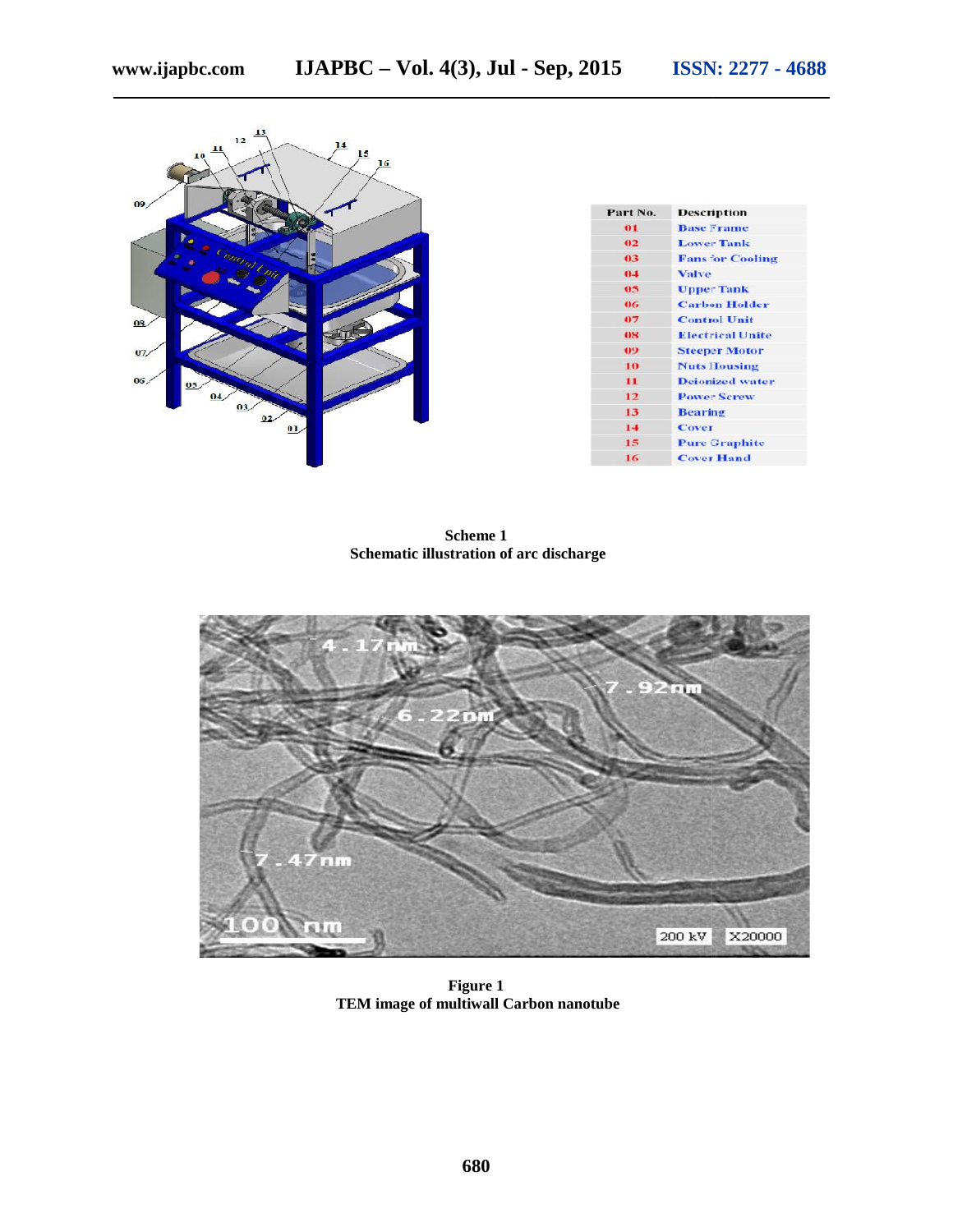

**Fig 2 TEM image of prepared grease fibrous**



**Fig 3 TEM image of Carbon nanotube dispersed in lithium soap G4**



**Fig 4 Tribological properties of nano greases at 150 RPM**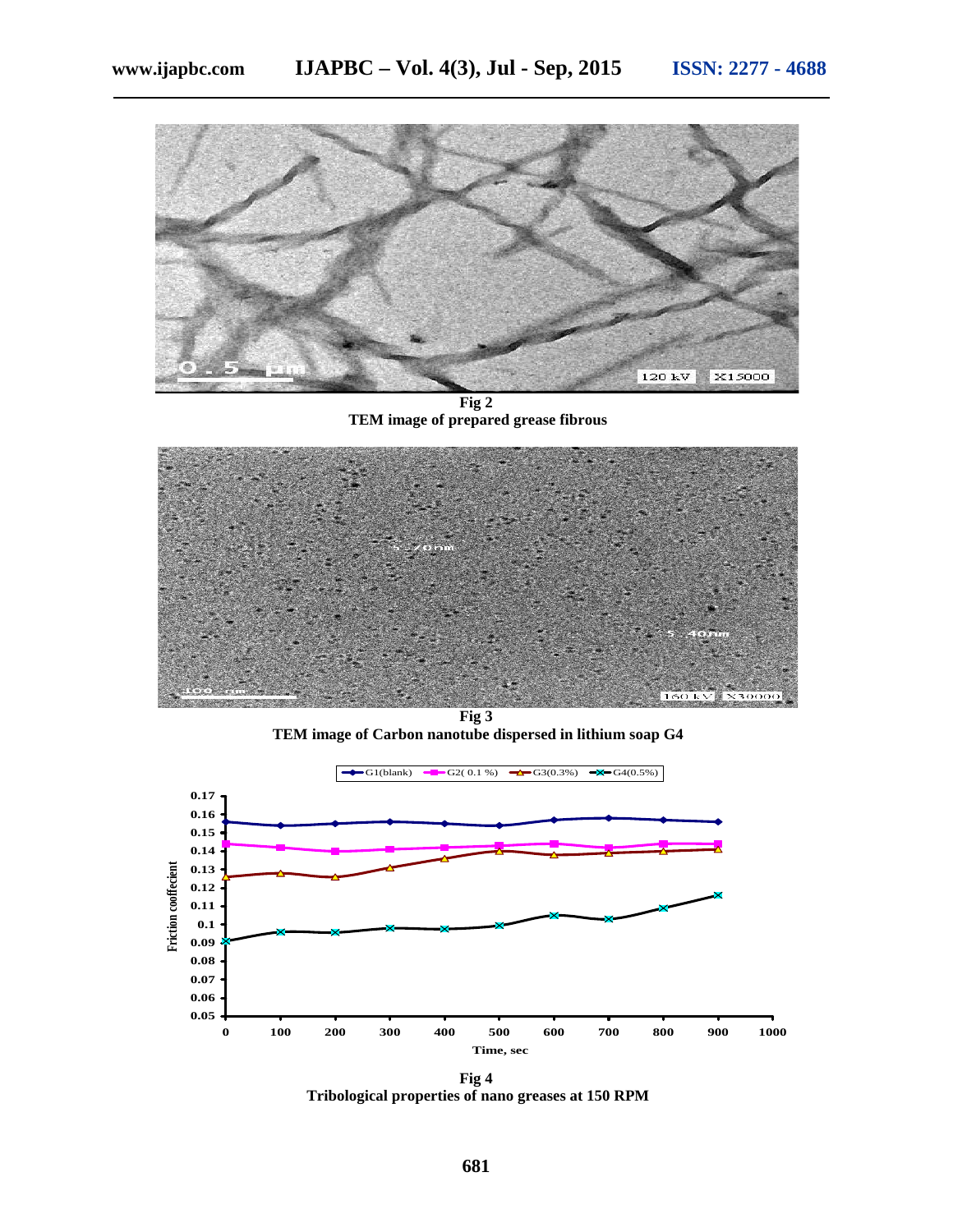





**Fig6 Tribological properties of nano greases at 400 RPM**



**Fig 7 variation of shear stress- shear rate of prepared nanogreases@90<sup>o</sup>C**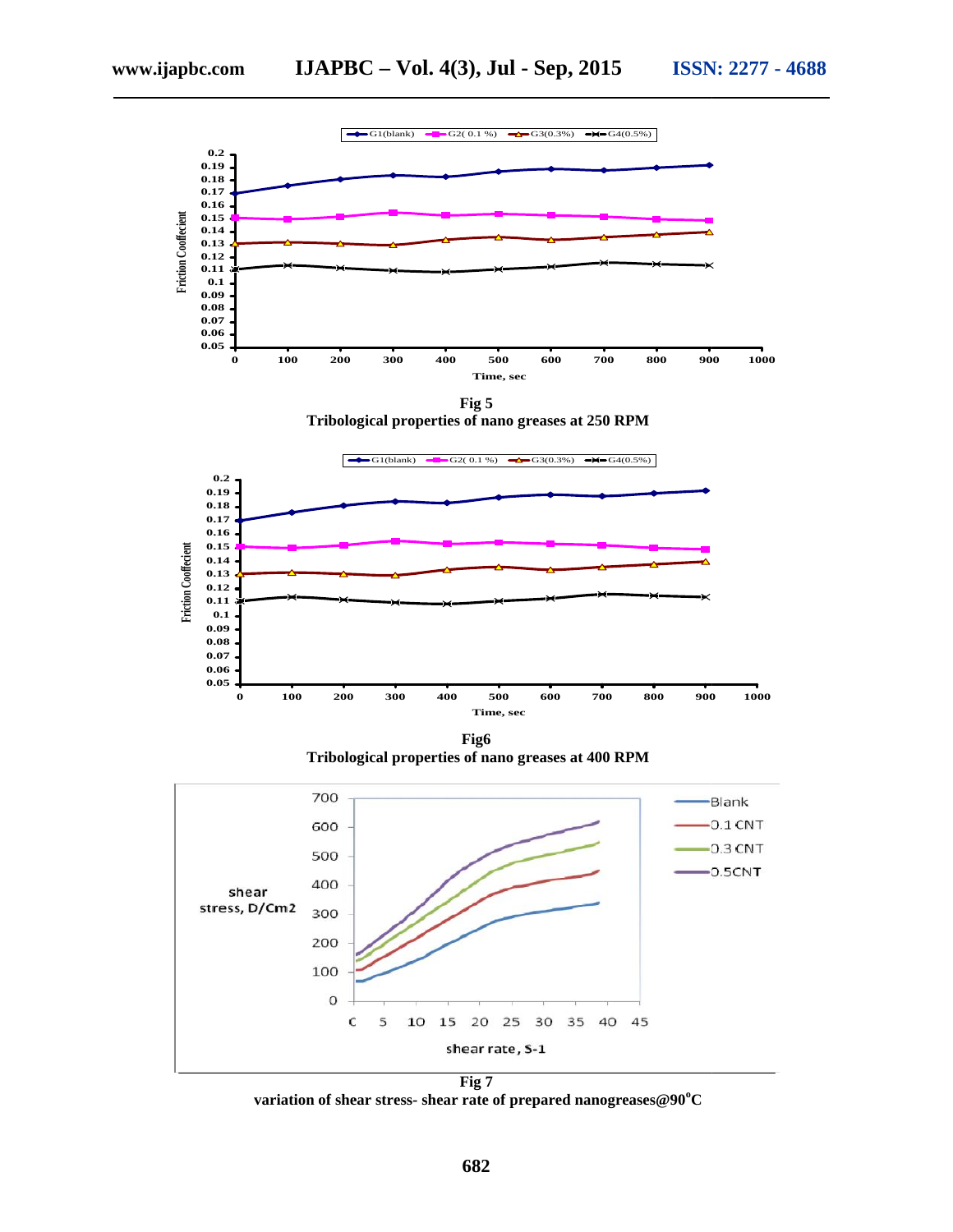

**Fig 8**

**variation of viscosity - shear rate of prepared nanogreases@90<sup>o</sup>C**



**Mechanical stability of prepared greases**



**Thermal stability of prepared nano greases**

#### **5. REFERENCES**

1. El-Adly R. A.. Producing Multigrade Lubricating Greases from Animal and

Producing Multigrade Vegetable Fat By-products. *J. Synthetic*<br>
from Animal and *Lubrication*, 1999; 16(4): 323-332. *Lubrication*, 1999; 16(4): 323-332.